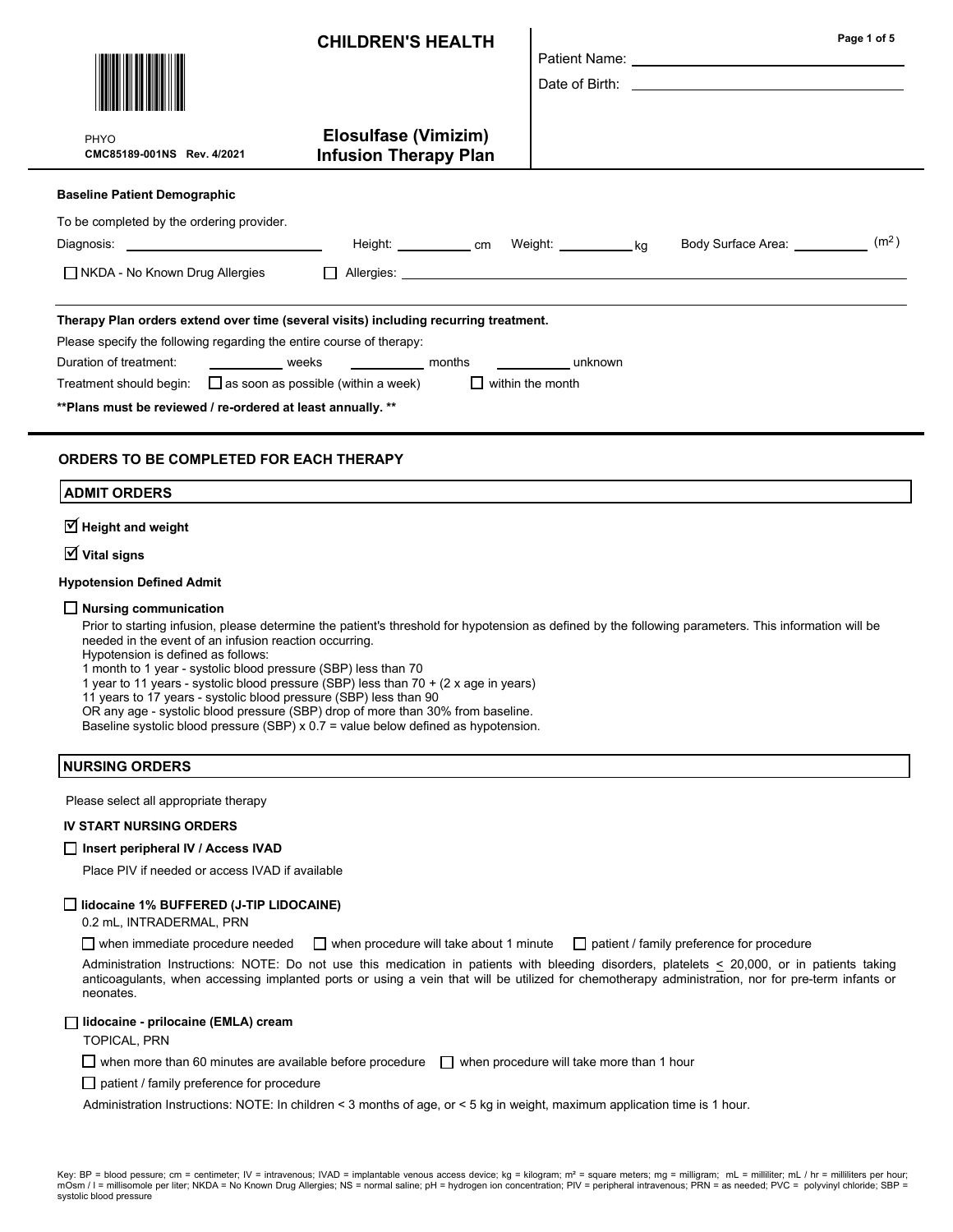CHILDREN'S HEALTH **Page 2 of 5** and 2 of 5



PHYO

# Elosulfase (Vimizim) CMC85189-001NS Rev. 4/2021 Infusion Therapy Plan

ORDERS TO BE COMPLETED FOR EACH THERAPY

# NURSING ORDERS, CONTINUED

## lidocaine - tetracaine (SYNERA) patch

TOPICAL, PRN

 $\Box$  when 20 - 30 minutes are available before procedure  $\Box$  when procedure will take more than 1 hour

when anticipated pain is less than 5 mm from skin surface  $\Box$  patient / family preference for procedure

## $\Box$  lidocaine with transparent dressing 4% kit

TOPICAL, PRN

when 20 - 30 minutes are available before procedure  $\Box$  when procedure will take more than 1 hour

□ patient / family preference for procedure

## $\Box$  Heparin flush

#### heparin flush

10 - 50 units, INTRAVENOUS, PRN, IV line flush. Per protocol, heparin should not be used to flush peripheral IVs. This heparin flush should be used with all central lines including IVADs, with the exception of de-accessing the IVAD.

#### heparin flush

100 - 300 units, INTRAVENOUS, PRN, IV line flush. Per protocol, heparin should not be used to flush peripheral IVs. For use only when de-accessing IVADs.

## $\Box$  Sodium chloride flush

## Sodium chloride flush 0.9% injection

1 - 20 mL, INTRAVENOUS, PRN, IV line flush

#### Sodium chloride - preserative free 0.9% injection

1 - 30 mL, INTRAVENOUS, PRN, IV line flush

## PRE-MEDICATIONS

#### $\Box$  Acetaminophen pre-medication 60 minutes prior (15 mg / kg, maximum 650 mg)

#### Nursing communication

Administer only one of the Acetaminophen pre-medication orders, liquid, capsule or injection, do not give more than one of the orders as a pre-medication.

#### acetaminophen suspension

15 mg / kg, ORAL, for 1 dose pre-medication, give 60 minutes prior to infusion

#### Dose:

# acetaminophen tablet

15 mg / kg ORAL, for 1 dose pre-medication, give 60 minutes prior to infusion Dose:

# $\Box$  Ibuprofen pre-medication 60 minutes prior (10 mg / kg, maximum 600 mg)

## Nursing Communication

Administer only one of the Ibuprofen pre-medication orders, liquid, capsule or injection, do not give more than one of the orders as a pre-medication.

## Ibuprofen suspension

10 mg / kg, ORAL, for 1 dose pre-medication, give 60 minutes prior to infusion

# Ibuprofen tablet

Dose:

10 mg / kg ORAL, for 1 dose pre-medication, give 60 minutes prior to infusion Dose:

Key: BP = blood pessure; cm = centimeter; IV = intravenous; IVAD = implantable venous access device; kg = kilogram; m<sup>2</sup> = square meters; mg = milligram; mL = milliliter; mL / hr = milliliters per hour; mOsm / I = millisomole per liter; NKDA = No Known Drug Allergies; NS = normal saline; pH = hydrogen ion concentration; PIV = peripheral intravenous; PRN = as needed; PVC = polyvinyl chloride; SBP = systolic blood pressure

Date of Birth:

Patient Name: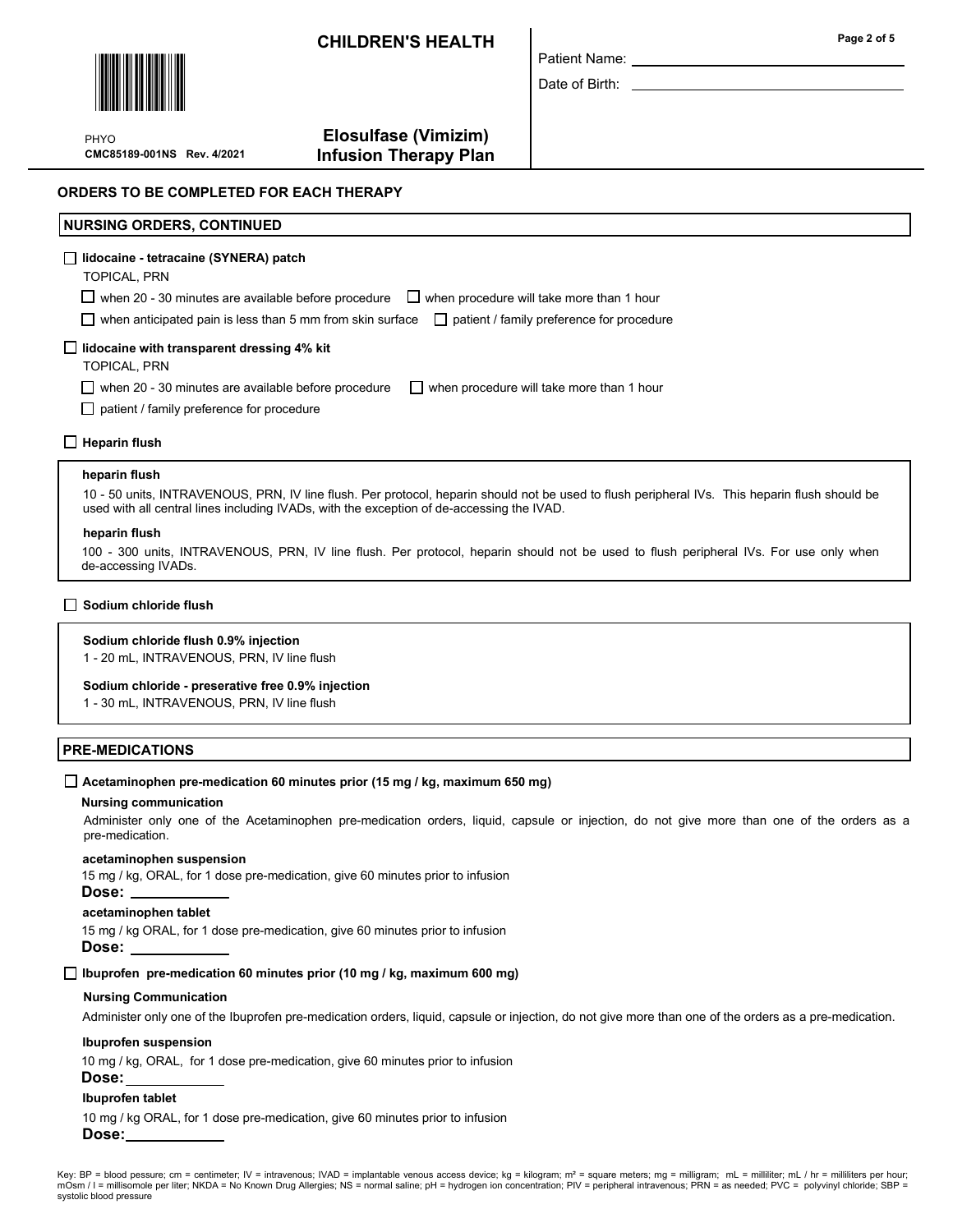CHILDREN'S HEALTH



PHYO

Elosulfase (Vimizim) CMC85189-001NS Rev. 4/2021 Infusion Therapy Plan

## ORDERS TO BE COMPLETED FOR EACH THERAPY

## PRE-MEDICATIONS, CONTINUED

#### $\Box$  Diphenhydramine pre-medication 60 minutes prior (1 mg / kg, maximum 50 mg)

#### Nursing Communication

Administer only one of the diphenhydrAMINE pre-medication orders, liquid, capsule or injection, do not give more than one of the orders as a pre-medication.

Patient Name: Date of Birth:

## diphenhydrAMINE liquid

1 mg / kg, ORAL, for 1 dose pre-medication, give 60 minutes prior to infusion Dose:

#### diphenhydrAMINE capsule

1 mg / kg ORAL, for 1 dose pre-medication, give 60 minutes prior to infusion Dose:

#### diphenhydrAMINE injection

1 mg / kg, INTRAVENOUS, 1 dose pre-medication, give 60 minutes prior to infusion Dose:

# INTRA- PROCEDURE

# $\overline{\mathbf{y}}$  Nursing Communication

DO NOT SHAKE. Administer the diluted elosulfase with PVC infusion set equipped with low protein binding 0.2 micron filter.

# $\overline{\mathsf{y}}$  Vital signs

Every 15 minutes, observe for hypoxia, changes in blood pressure (BP), respiratory distress, angiodema and seizures during infusion. If severe reaction occurs, immediately stop the infusion and contact the ordering provider.

# $\overline{\mathbf{y}}$  Nursing Communication

Administer through port at following schedule:

| Dose: | $< 25$ ka          |                              |                   | > 25 ka            |                             |                   |
|-------|--------------------|------------------------------|-------------------|--------------------|-----------------------------|-------------------|
|       |                    | Rate                         | Time at that rate |                    | Rate                        | Time at that rate |
|       | Initial rate       | 3 mL / hour                  | for 15 minutes    | Initial rate       | 6 mL / hour                 | for 15 minutes    |
|       | Increase rate to   | 6 mL / hour                  | for 15 minutes    | Increase rate to   | 12 mL / hour                | for 15 minutes    |
|       | Increase rate to   | 12 mL / hour                 | for 15 minutes    | Increase rate to   | 24 mL / hour                | for 15 minutes    |
|       | Increase rate to   | 18 mL / hour                 | for 15 minutes    | Increase rate to   | 36 mL / hour                | for 15 minutes    |
|       | Increase rate to   | 24 mL / hour                 | for 15 minutes    | Increase rate to   | 48 mL / hour                | for 15 minutes    |
|       | Increase rate to   | 30 mL / hour                 | for 15 minutes    | Increase rate to   | 60 mL / hour                | for 15 minutes    |
|       | Increase rate to   | Maximum rate 36<br>mL / hour | for 15 minutes    | Increase rate to   | Maximum rate72<br>mL / hour | for 15 minutes    |
|       | Then stop infusion |                              | Infusion complete | Then stop infusion |                             | Infusion complete |

# $\overline{\mathsf{y}}$  Physician Communication Order

Dose of elosulfase = 2 mg / kg. Vials come as 5 mg / 5 mL. Total volumes and infusion rates are different based on weights of < 25 kg. (100 mL) or  $\geq$  25 kg (250 mL). Select the appropriate order below that is needed (100 mL for patients < 25 kg and 250 mL for patients  $\geq$  25 kg. Please enter the dose of elosulfase in 'mg' to facilitate prior authorization requirements.

#### $\Box$  elosulfase alfa sodium chloride 0.9% 100 mL infusion INTERVAL: 1 time a week DEFER UNTIL: DURATION:

| Dose: | $<$ 25 kg          |                              |                   | $\geq$ 25 kg       |                             |                   |
|-------|--------------------|------------------------------|-------------------|--------------------|-----------------------------|-------------------|
|       |                    | Rate                         | Time at that rate |                    | Rate                        | Time at that rate |
|       | Initial rate       | 3 mL / hour                  | for 15 minutes    | Initial rate       | 6 mL / hour                 | for 15 minutes    |
|       | Increase rate to   | 6 mL / hour                  | for 15 minutes    | Increase rate to   | 12 mL / hour                | for 15 minutes    |
|       | Increase rate to   | 12 mL / hour                 | for 15 minutes    | Increase rate to   | 24 mL / hour                | for 15 minutes    |
|       | Increase rate to   | 18 mL / hour                 | for 15 minutes    | Increase rate to   | 36 mL / hour                | for 15 minutes    |
|       | Increase rate to   | 24 mL / hour                 | for 15 minutes    | Increase rate to   | 48 mL / hour                | for 15 minutes    |
|       | Increase rate to   | 30 mL / hour                 | for 15 minutes    | Increase rate to   | 60 mL / hour                | for 15 minutes    |
|       | Increase rate to   | Maximum rate 36<br>mL / hour | for 15 minutes    | Increase rate to   | Maximum rate72<br>mL / hour | for 15 minutes    |
|       | Then stop infusion |                              | Infusion complete | Then stop infusion |                             | Infusion complete |

Key: BP = blood pessure; cm = centimeter; IV = intravenous; IVAD = implantable venous access device; kg = kilogram; m² = square meters; mg = milligram; mL = milliliter; mL / hr = milliliters per hour;<br>mOsm / I = millisomo systolic blood pressure

Page 3 of 5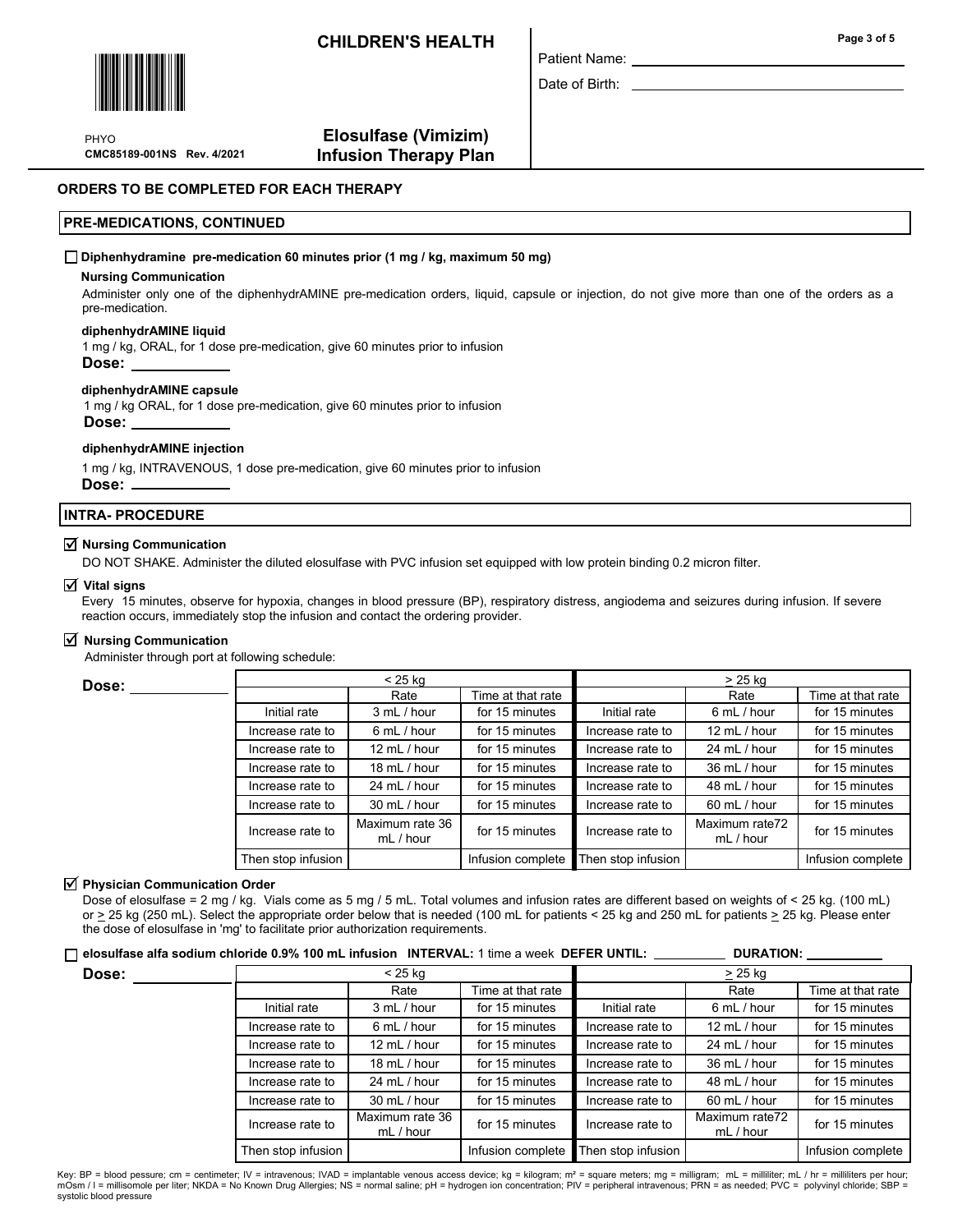CHILDREN'S HEALTH **Page 4 of 5** 



PHYO

# Elosulfase (Vimizim) CMC85189-001NS Rev. 4/2021 Infusion Therapy Plan

# ORDERS TO BE COMPLETED FOR EACH THERAPY

## INTRA- PROCEDURE, CONTINUED

 $\Box$  elosulfase alfa in sodium chloride 0.9% 250 mL infusion INTERVAL: 1 time a week DEFER UNTIL:  $\Box$ DURATION: .

Dose: \_

| $<$ 25 kg          |                              |                   | > 25 kg            |                             |                   |  |
|--------------------|------------------------------|-------------------|--------------------|-----------------------------|-------------------|--|
|                    | Rate                         | Time at that rate |                    | Rate                        | Time at that rate |  |
| Initial rate       | 3 mL / hour                  | for 15 minutes    | Initial rate       | 6 mL / hour                 | for 15 minutes    |  |
| Increase rate to   | 6 mL / hour                  | for 15 minutes    | Increase rate to   | 12 mL / hour                | for 15 minutes    |  |
| Increase rate to   | 12 mL / hour                 | for 15 minutes    | Increase rate to   | 24 mL / hour                | for 15 minutes    |  |
| Increase rate to   | 18 mL / hour                 | for 15 minutes    | Increase rate to   | 36 mL / hour                | for 15 minutes    |  |
| Increase rate to   | 24 mL / hour                 | for 15 minutes    | Increase rate to   | 48 mL / hour                | for 15 minutes    |  |
| Increase rate to   | 30 mL / hour                 | for 15 minutes    | Increase rate to   | $60$ mL $/$ hour            | for 15 minutes    |  |
| Increase rate to   | Maximum rate 36<br>mL / hour | for 15 minutes    | Increase rate to   | Maximum rate72<br>mL / hour | for 15 minutes    |  |
| Then stop infusion |                              | Infusion complete | Then stop infusion |                             | Infusion complete |  |

Patient Name: Date of Birth:

# $\overline{\blacktriangleleft}$  Therapy Appointment Request

Please select department for the therapy appointment request:

Expires in 365 days

 $\Box$  Dallas Special Procedures  $\Box$  Plano Infusion Center  $\Box$  Dallas Allergy  $\Box$  Dallas Transplant  $\Box$  Dallas Neurology

# EMERGENCY MEDICATIONS

# $\overrightarrow{\mathbf{y}}$  Nursing communication

1. Hives or cutaneous reaction only – no other system involvement PATIENT IS HAVING A DRUG REACTION:

- a. Stop the infusion
- **b.** Give diphenhydramine as ordered
- c. Check vitals including blood pressure every 5 minutes until further orders from provider.
- d. Connect patient up to monitor (cardiac / apnea, blood pressure and oxygen saturation), if not already on one
- e. Notify provider for further orders
- 2. Hives or cutaneous reaction plus one other system, i.e. abdominal cramping, vomiting, hypotension, altered mental status, respiratory distress, mouth / tongue swelling PATIENT IS HAVING ANAPHYLAXIS:
	- a. Stop the infusion
	- **b.** Call code do not wait to give epinephrine
	- c. Give epinephrine as ordered
	- d. Notify provider
	- e. Check vitals including blood pressure every 5 minutes until the code team arrives.
	- f. Connect patient up to monitor (cardiac / apnea, blood pressure and oxygen saturation), if not already on one.
	- g. Give diphenhydramine once as needed for hives
	- h. May repeat epinephrine every 5 minutes x 2 doses for persistent hypotension and respiratory distress with desaturation until code team arrives.
	- May give albuterol as ordered for wheezing with oxygen saturations stable while waiting for code team, continue to monitor i. oxygen saturation.

#### Hypotension is defined as follows:

- 1 month to 1 year systolic blood pressure (SBP) less than 70
- 1 year to 11 years systolic blood pressure (SBP) less than 70 + (2 x age in years)
- 11 years to 17 years systolic blood pressure (SPB) less than 90
- OR any age systolic blood pressure (SPB) drop more than 30% from baseline.
- Baseline systolic blood pressure x 0.7 = value below defined as hypotension.